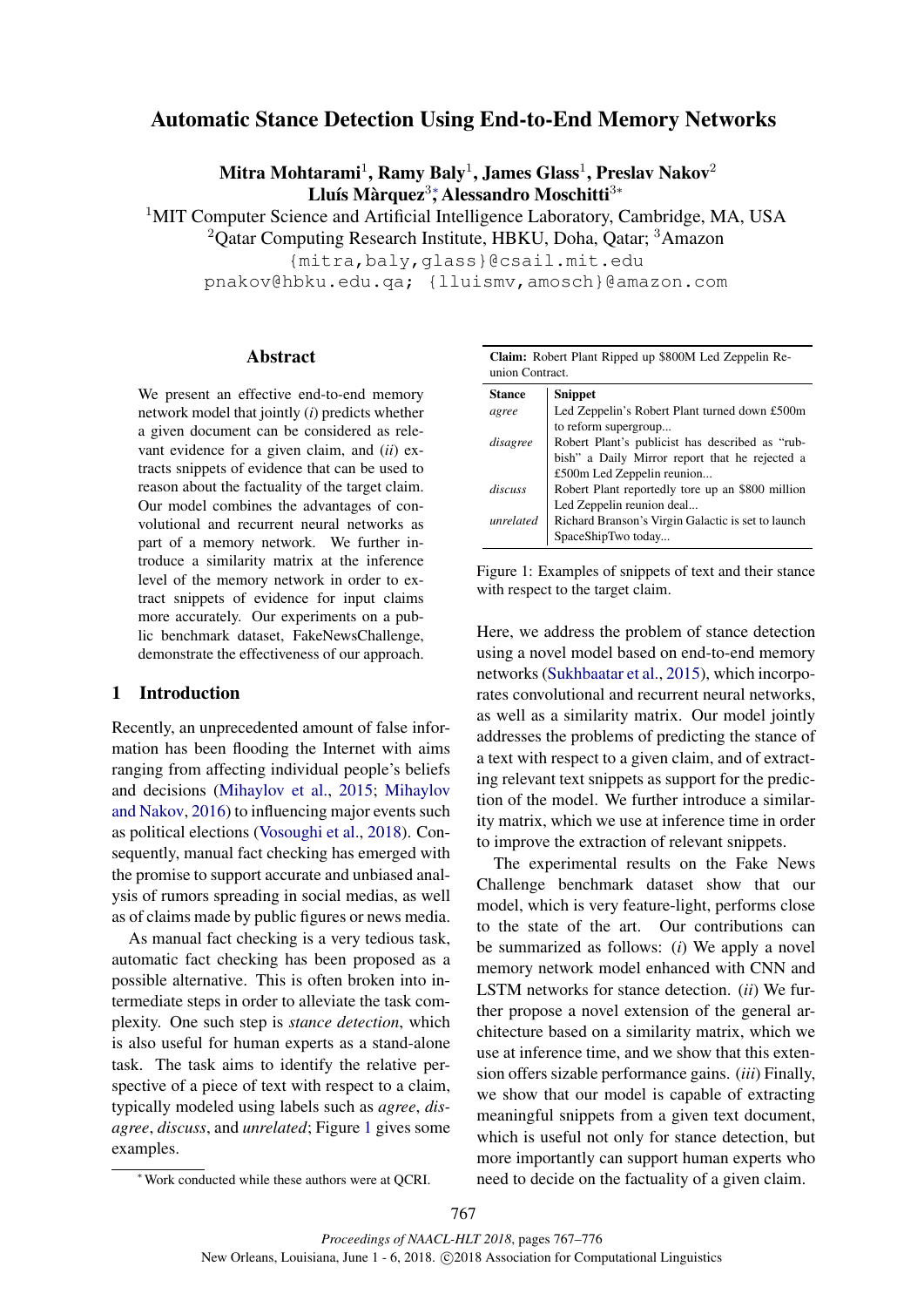### 2 Stance Detection Memory Networks

Long-term memory is necessary to determine the stance of a long document with respect to a claim, as relevant parts of a document—paragraphs or text snippets—can indicate the perspective of a document with respect to a claim. Memory networks have been designed to remember past information (Sukhbaatar et al., 2015) and they can be particularly well-suited for stance detection since they can use a variety of inference strategies alongside their memory component.

In this section, we present a novel memory network for stance detection. It contains a new inference component that incorporates a similarity matrix to extract, with better accuracy, textual snippets that are relevant to the input claims.

### 2.1 Overview of the network

A memory network is a 5-tuple  $\{M, I, G, O, R\}$ , where the *memory* M is a sequence of objects or representations, the *input* I is a component that maps the input to its representation, the *generalization* component G (Sukhbaatar et al., 2015) updates the memory with respect to new input, the *output* O generates an output for each new input and the current memory state, and finally, the *response* R converts the output into a desired response format, e.g., a textual response or an action. These components can potentially use many different machine learning models.

Our new memory network for stance detection is a 6-tuple  $\{M, I, F, G, O, R\}$ , where F represents the new *inference* component. It takes an input document  $d$  as evidence and a textual statement s as a claim and converts them into their corresponding representations in the input I. Then, it passes them to the memory  $M$ . Next, the relevant parts of the input are identified in  $F$ , and afterwards they are used by  $G$  to update the memory. Finally, O generates an output from the updated memory, and converts it to a desired response format with  $R$ . The network architecture is depicted in Figure 2. We describe the components below.

### 2.2 Input Representation Component

The input to the stance detection algorithm is a document d as evidence and a textual statement s as a claim, (see lines 2 and 3 in Table 1). Each d is segmented into paragraphs  $x_i$  of varied lengths, where each  $x_j$  is considered as a piece of evidence for stance detection.

2 (1) A document (d) as a set of pieces of evidence  $\{x_j\}$ <br>3 (2) A textual statement containing a claim (s)  $(2)$  A textual statement containing a claim  $(s)$ 4 **Outputs:**<br>5 (1) predic (1) predicting the relative perspective (or stance) of  $(d, s)$ to a claim as *agree*, *disagree*, *discuss*, *unrelated*. 6 *Inference outputs:* 7 (2) Top K evidence pieces  $x_j$  with their similarity scores<br>8 (3) Top K snippets of  $x_j$  with their similarity scores (3) Top K snippets of  $x_j$  with their similarity scores 9 **Memory Network Model:**<br>10 *1. Input memory represente* 10 *1. Input memory representation (I):* 11  $d \rightarrow (X, W, E)$ 12  $(X, W, E) \xrightarrow{TimeDistributed(LSTM)} \{m_1, ..., m_n\}$ 13  $(X, W, E) \xrightarrow{\text{TimeDistributed}(CNN)} \{c_1, .., c_n\}$ 14  $s \xrightarrow{LSTM,CNN} s_{lstm}, s_{cnn}$ 15 *2. Memory (M), updating memory (G) and inference (F):* 16  $m_j = m_j \odot P_{\text{tfidf}}^j, \forall j$ 17  $\mathbf{p}_{\textit{lstm}}^{j} = s_{\textit{lstm}}$ T  $\times$   $\mathbf{\hat{M}} \times m_{j}, \forall j$ 18  $c_j = c_j \odot P_{lstm}^j, \forall j$ 19  $P_{cm}^j = s_{cm}^\mathsf{T} \times \mathbf{M}' \times c_j, \forall j$ 20 3. Output memory representation (O):  $o = \begin{bmatrix} \text{mean} \{c_j\} \\ \end{bmatrix}$ ;  $21$  $\left[\max({P_{cm}^{j}})\right]; \left[\max({P_{lm}^{j}})\right]; \left[\max({P_{lstm}^{j}})\right];$  $\left[\text{mean}(\lbrace P_{\text{Istm}}^j \rbrace)\right]; \left[\text{max}(\lbrace P_{\text{fidf}}^j \rbrace)\text{; mean}(\lbrace P_{\text{fidf}}^j \rbrace)\right]$ 22 *4. Generating the final prediction (R):* 23  $\left[0; s_{lstm}; s_{cnn}\right] \xrightarrow{MLP} \delta$ 24 *5. Inference (F) outputs:* 25  $P_{cm}^{j} \longrightarrow \{$  a set of evidence  $\} + \{$ similarity scores  $\}$ 26  $M' \longrightarrow \{ \text{snippets} \} + \{ \text{similarity scores} \}$ 

 $\begin{array}{cc} 1 & \text{InputStream:} \\ 2 & (1) \text{ A } \text{d} \end{array}$ 

Table 1: Summary of our memory network algorithm for stance detection.

Indeed, a paragraph usually presents a coherent argument, unified under one or more inter-related topics. The input component in our model converts each d into a set of pieces of evidence in a three dimensional (3D) tensor space as shown below (see line 11 in Table 1):

$$
d = (X, W, E) \tag{1}
$$

where  $X = \{x_1, ..., x_n\}$  is a set of paragraphs considered as pieces of evidence; each  $x_i$  is represented by a set of words  $W = \{w_1, ..., w_v\}$  drawn from a global vocabulary of size  $v$ —and a set of neural representations  $E = \{e_1, ..., e_n\}$  for words in W. This 3D space is illustrated as a cube in Figure 2.

Each  $x_i$  is encoded from the 3D space into a semantic representation at the input component using a Long Short-Term Memory (LSTM) network. The lower left component in Figure 2 shows our LSTM network, which operates on our input as follows (see also line 12 in Table 1):

$$
(X, W, E) \xrightarrow{\text{TimeDistributed}(LSTM)} \{m_1, ..., m_n\} \tag{2}
$$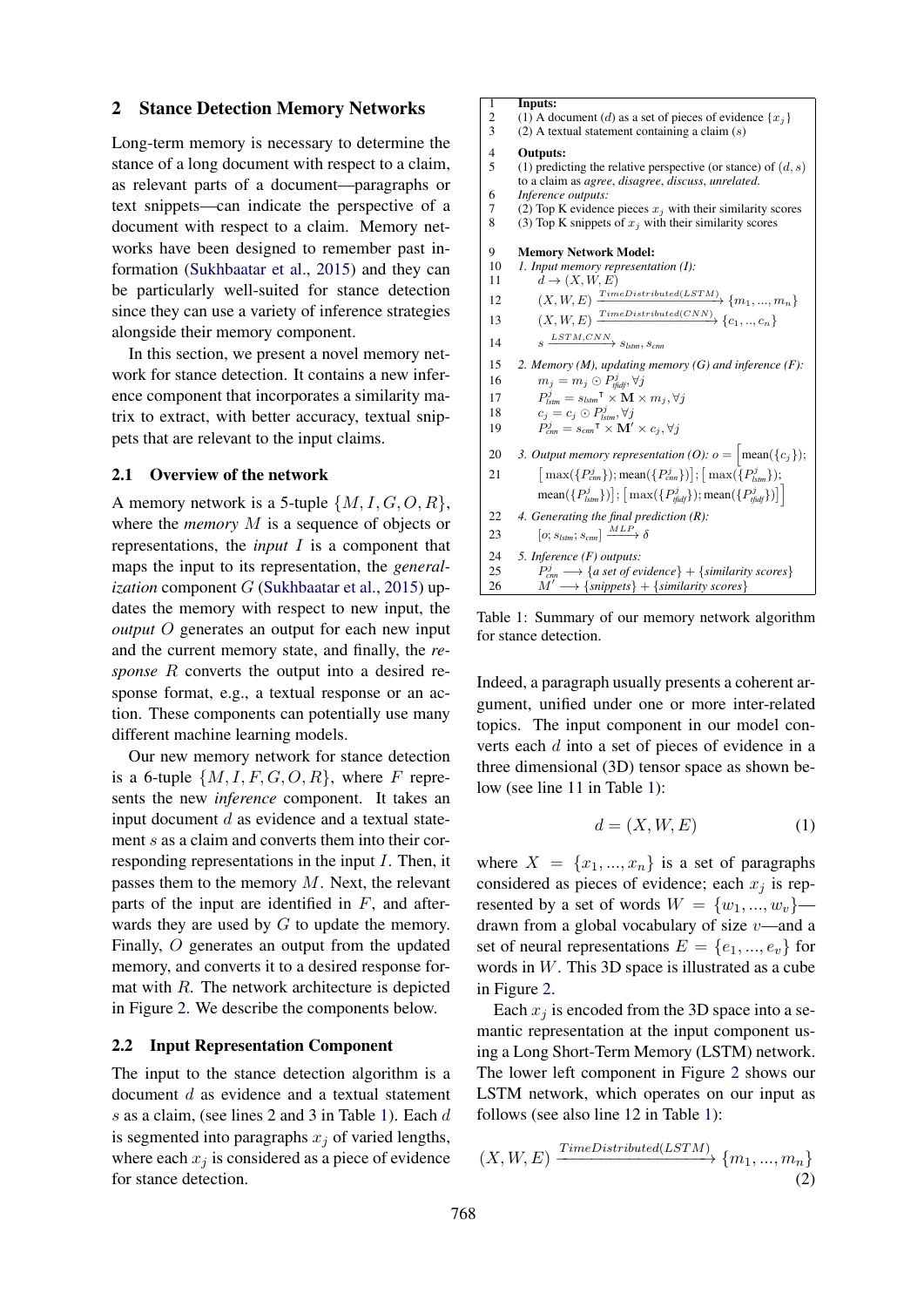

Figure 2: The architecture of our memory network model for stance detection.

where  $m_i$  is the LSTM representation of  $x_i$ , and *TimeDistributed()* indicates a wrapper that enables training the LSTM over all pieces of evidence by applying the same LSTM model to each time-step of a 3D input tensor, i.e.,  $(X, W, E)$ .

While LSTM networks were designed to effectively capture and memorize their inputs (Tan et al., 2016), Convolutional Neural Networks (CNNs) emphasize the local interaction between the individual words in the input word sequence, which is important for obtaining an effective representation. Here, we use a CNN in order to encode each  $x_i$  into its representation  $c_i$  as shown below (see line 13 in Table 1).

$$
(X, W, E) \xrightarrow{\text{TimeDistributed}(CNN)} \{c_1, ..., c_n\} \tag{3}
$$

As shown in the left-top corner of Figure 2, this representation is passed as a new input to the component M of our memory network model. Moreover, we keep track of the computed  $n$ -grams from the CNN so that we can use them later in the inference and in the response components (see sections 2.3 and 2.6). For this purpose, we use a Maxout layer (Goodfellow et al., 2013) to take the maximum across  $k$  affine feature maps computed by the CNN, i.e., pooling across channels.

Previous work investigated the combination of convolutional and recurrent representations, which were fed to the other network as input (Tan et al., 2016; Donahue et al., 2015; Zuo et al., 2015; Sainath et al., 2015). In contrast, we feed individual outputs into our memory network separately, and we let it decide which representation better helps the target task. We demonstrate the effectiveness of this choice in our experiments.

Furthermore, we convert each input claim  $s$  into its representation using the corresponding LSTM and CNN networks as follows:

$$
s \xrightarrow{LSTM,CNN} s_{lstm}, s_{cnn} \tag{4}
$$

where s*lstm* and s*cnn* are the representations of s computed using LSTM and CNN networks, respectively. Note that these are separate networks with different parameters from those used to encode the pieces of evidence.

Lines 10–14 of Table 1 describe the above steps in representing  $I$  in our memory network. This component encodes each input document  $d$  into a set of pieces of evidence  $\{x_i\} \forall j$ : it computes LSTM and CNN representations,  $m_i$  and  $c_i$ , respectively, for each  $x_j$ , and LSTM and CNN representations, s*lstm* and s*cnn*, for each claim s.

#### 2.3 Inference Component

The resulting representations can serve to compute semantic similarity between claims and pieces of evidence. We define the similarity  $P_{lstm}^{j}$  between s and  $x_i$  as follows (see line 17 in Table 1):

$$
P_{lstm}^{j} = s_{lstm}^{\mathsf{T}} \times \mathbf{M} \times m_{j}, \forall j \tag{5}
$$

where  $s_{lstm} \in \mathbb{R}^q$  and  $m_j \in \mathbb{R}^d$  are the LSTM representations of s and  $x_j$ , respectively, and  $M \in$  $\mathbb{R}^{q \times d}$  is a similarity matrix capturing their similarity. For this purpose, M maps s and  $x_i$  into the same space as shown in Figure 3. M is a set of  $q \times d$  parameters of the network, which are optimized during the training.

In a similar fashion, we compute the similarity  $P_{cm}^{j}$  between  $x_j$  and s using the CNN representations as follows (see line 19 in Table 1):

$$
P_{cnn}^{j} = s_{cnn}^{\mathsf{T}} \times \mathbf{M}' \times c_{j}, \forall j \tag{6}
$$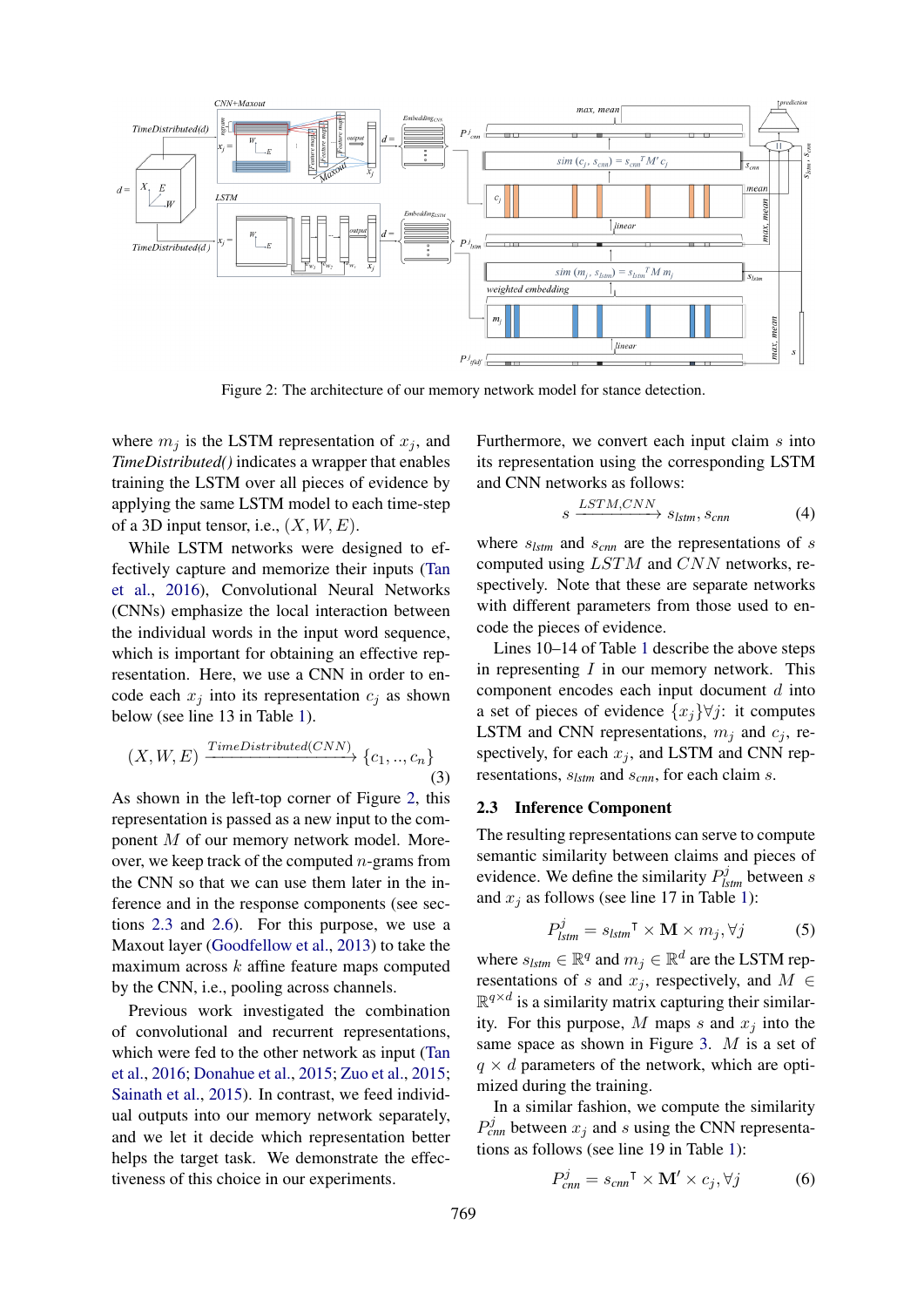

Figure 3: Matching a claim s and a piece of evidence  $x_i$  using a similarity matrix M. Here,  $s_{lstm}$  and  $s_{cnn}$  are the LSTM and CNN representations of  $s$ , whereas  $m_j$ and  $c_j$  are the LSTM and CNN representations of  $x_j$ .

where  $s_{cmn} \in \mathbb{R}^{q'}$  and  $c_j \in \mathbb{R}^{d'}$  are the representations of s and  $x_j$  obtained with CNN, respectively. The similarity matrix  $M' \in \mathbb{R}^{q' \times d'}$  is a set of  $q' \times d'$  parameters of the network and is optimized during the training.  $P_{lstm}^{j}$  and  $P_{cnn}^{j}$  indicate the claim-evidence similarity vectors computed based on the LSTM and on the CNN representations of s and  $x_j$ , respectively.

The rationale behind using the similarity matrix is that in our memory network model, as Figure 3 shows, we seek a transformation of the input claim such that  $s' = M \times s$  in order to obtain the closest facts to the claim.

In fact, the relevant parts of the input document with respect to the input claim can be captured at a different level, e.g., using  $M'$  for the *n*-gram level or using the claim-evidence  $P_{lstm}^{j}$  or  $P_{cnn}^{j}, \forall j$ at the paragraph level. We note that (*i*)  $P_{lstm}^{j}$  uses LSTM to take the word order and long-length dependencies into account, and *(ii)*  $P_{cm}^{j}$  uses CNN to take  $n$ -grams and local dependencies into account, as explained in sections 2.2 and 2.3. Additionally, we compute another semantic similarity vector,  $P_{tfidf}^j$ , by applying a cosine similarity between the TF.IDF (Spärck Jones, 2004) representation of  $x_i$  and s. This is particularly useful for stance detection as it can help detect unrelated pieces of evidence.

#### 2.4 Memory and Generalization Components

The information flow and updates in the memory is as follows: first, the representation vector  ${m<sub>i</sub>}$  $\forall j$  is passed to the memory and updated using the claim-evidence similarity vector  $\{P_{tfidf}^j\}$ :

$$
m_j = m_j \odot P_{\text{tfidf}}^j, \forall j \tag{7}
$$

The reason for this weighting is to filter out most unrelated evidence with respect to the claim. The updated  $m_j$  in conjunction with  $s_{lstm}$  are used by the inference component–component  $F$  to compute  $\{P_{lstm}^j\}$  as explained in Section 2.3.

Then,  $\{P_{lstm}^{j}\}\$ is used to update the new input set  ${c_j}\forall j$  to the memory:

$$
c_j = c_j \odot P_{lstm}^j, \forall j \tag{8}
$$

Finally, the updated  $c_j$  in conjunction with  $s_{cnn}$ are used to compute  $P_{cm}^{j}$  as explained in Sec. 2.3.

# 2.5 Output Representation Component

In memory networks, the memory output depends on the final goal, which, in our case, is to detect the relative perspective of a document to a claim. For this purpose, we apply the following equation:

$$
o = \left[\text{mean}(\lbrace c_j \rbrace); \right.\n\left[\max(\lbrace P_{cm}^j \rbrace);\text{mean}(\lbrace P_{cm}^j \rbrace)\right]; \left[\max(\lbrace P_{lstm}^j \rbrace);\text{mean}(\lbrace P_{lstm}^j \rbrace)\right];\n\left[\max(\lbrace P_{tfidf}^j \rbrace);\text{mean}(\lbrace P_{tfidf}^j \rbrace)\right]\n\tag{9}
$$

where mean( $\{c_i\}$ ) is the average vector of  $c_i$  representations. Furthermore, we compute the maximum and the average similarity between each piece of evidence and the claim using  $P_{tfidf}^j$ ,  $P_{ls}^j$ *lstm* and  $P_{cnn}^{j}$ , which are computed for each evidence and claim in the inference component F. The maximum similarity identifies the part of document  $x_i$  that is most similar to the claim, while the average similarity measures the overall similarity between the document and the claim.

# 2.6 Response and Output Generation

This component computes the final stance of a document with respect to a claim. For this purpose, the concatenation of vectors o, s*lstm* and s*cnn* is fed into a Multi-Layer Perceptron (MLP), where a softmax predicts the stance of the document with respect to the claim, as shown below (see also lines 22–23 in Table 1):

$$
[o; s_{lstm}; s_{cnn}] \xrightarrow{MLP} \delta \tag{10}
$$

where  $\delta$  is a softmax function. In addition to the resulting stance, we extract snippets from the input document that best indicate the perspective of the document with respect to the claim. For this purpose, we use  $P_{cm}^{j}$  and  $M'$  as explained in Section 2.3 (see also lines 24–26 in Table 1).

The overall model is shown in Figure 2 and a summary of the model is presented in Table 1. All the model parameters, including those of (*i*) CNN and LSTM in I, (*ii*) the similarity matrices M and  $M'$  in  $F$ , and *(iii)* the MLP in  $R$ , are jointly learned during the training process.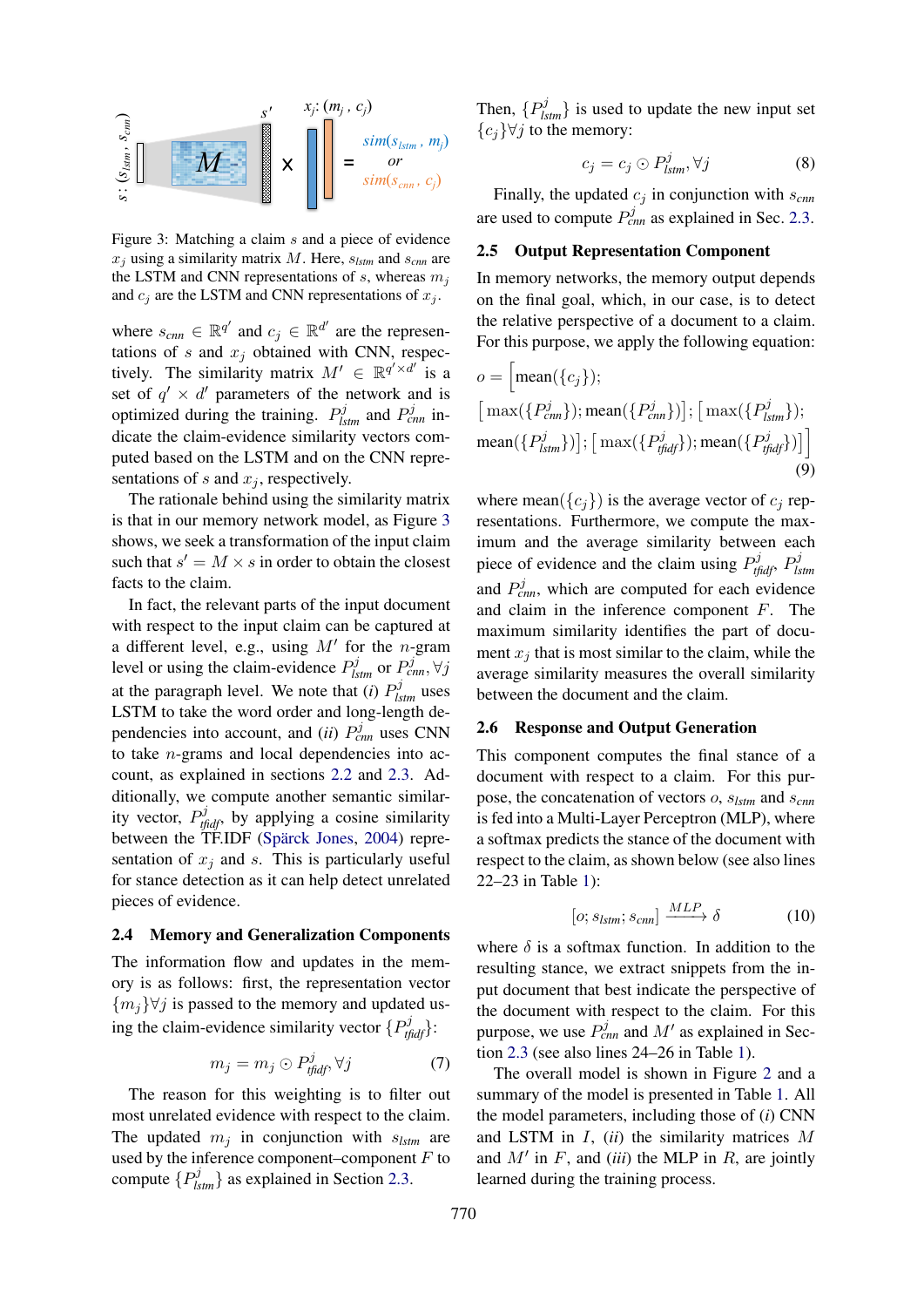# 3 Experiments and Evaluation

#### 3.1 Data

We use the dataset provided by the Fake News Challenge, $<sup>1</sup>$  where each example consists of a</sup> claim–document pair with the following possible relations between them: *agree* (the document agrees with the claim), *disagree* (the document disagrees with the claim), *discuss* (the document discusses the same topic as the claim, but does not take a stance with respect to the claim), *unrelated* (the document discusses a different topic than the topic of the claim). The data includes a total of 75.4K claim–document pairs, which link 2.5K unique articles with 2.5K unique claims, i.e., each claim is associated with 29.8 articles on average.

### 3.2 Settings

We use 100-dimensional word embeddings from GloVe (Pennington et al., 2014), which were trained on two billion tweets. We further use Adam as an optimizer and categorical crossentropy as a loss. We use 100-dimensional units for the LSTM embeddings, and 100 feature maps with filter width of 5 for the CNN. We consider the first  $p = 9$  paragraphs for each document, where p is the median of the number of paragraphs.

We optimize the hyper-parameters of the models using a validation dataset (20% of the training data). Finally, as the data is largely imbalanced towards the *unrelated* class, during training, we randomly select an equal number of instances from each class at each epoch.

#### 3.3 Evaluation Measures

We use the following evaluation measures:

Accuracy: The number of correctly classified examples divided by the total number of examples. It is equivalent to micro-averaged  $F_1$ .

**Macro-F1:** We calculate  $F_1$  for each class, and then we average across all classes.

Weighted Accuracy: This is a weighted, twolevel scoring scheme, which is applied to each test example. First, if the example is from the *unrelated* class and the model correctly predicts it, the score is incremented by 0.25; otherwise, if the example is *related* and the model predicts *agree*, *disagree*, or *discuss*, the score is incremented by 0.25. Second, there is a further increment by 0.75 for each *related* example if the model predicts the correct label: *agree*, *disagree*, or *discuss*.

Finally, the score is normalized by dividing it by the total number of test examples. The rationale behind this metric is that the binary *related/unrelated* classification task is expected to be much easier, while also being arguably less relevant to fake news detection than the stance detection task, which aims to further classify relevant instances as *agree*, *disagree*, or *discuss*. Therefore, the former task is given less weight and the latter task is given more weight through the weighted accuracy metric.

### 3.4 Baselines

Given the imbalanced nature of our data, we use two baselines in which we label all testing examples with the same label: (*i*) *unrelated* and (*ii*) *discuss*. The former is the majority class baseline, which is a reasonable baseline for *Accuracy* and *macro-F*<sub>1</sub>, while the latter is a potentially better baseline for *Weighted Accuracy*.

We further use CNN and LSTM, and combinations thereof as baselines, since they form components of our model, and also because they yield state-of-the-art results for text, image, and video classification (Tan et al., 2016; Donahue et al., 2015; Zuo et al., 2015; Sainath et al., 2015).

Finally, we include the official baseline from the challenge, which is a Gradient Boosting classifier with word and  $n$ -gram overlap features, as well as indicators for refutation and polarity.

#### 3.5 Our Models

sMemNN: This is our model presented in Figure 2. Note that unlike the CNN+LSTM and the LSTM+CNN baselines above, which feed the output of one network into the other one, the sMemNN model feeds the individual outputs of both the CNN and the LSTM networks into the memory network, and lets it decide how much to rely on each of them. This consideration also facilitates reasoning and explaining model predictions, as we will discuss in more detail below.

sMemNN (dotProduct): This is a version of sMemNN, where the similarity matrices are replaced by the dot product between the representation of the claims and of the evidence. For this purpose, we first project the claim representation to a dense layer that has the same size as the representation of each piece of evidence, and then we compute the dot product between the resulting representation and the representation of the evidence.

<sup>&</sup>lt;sup>1</sup> Available at www.fakenewschallenge.org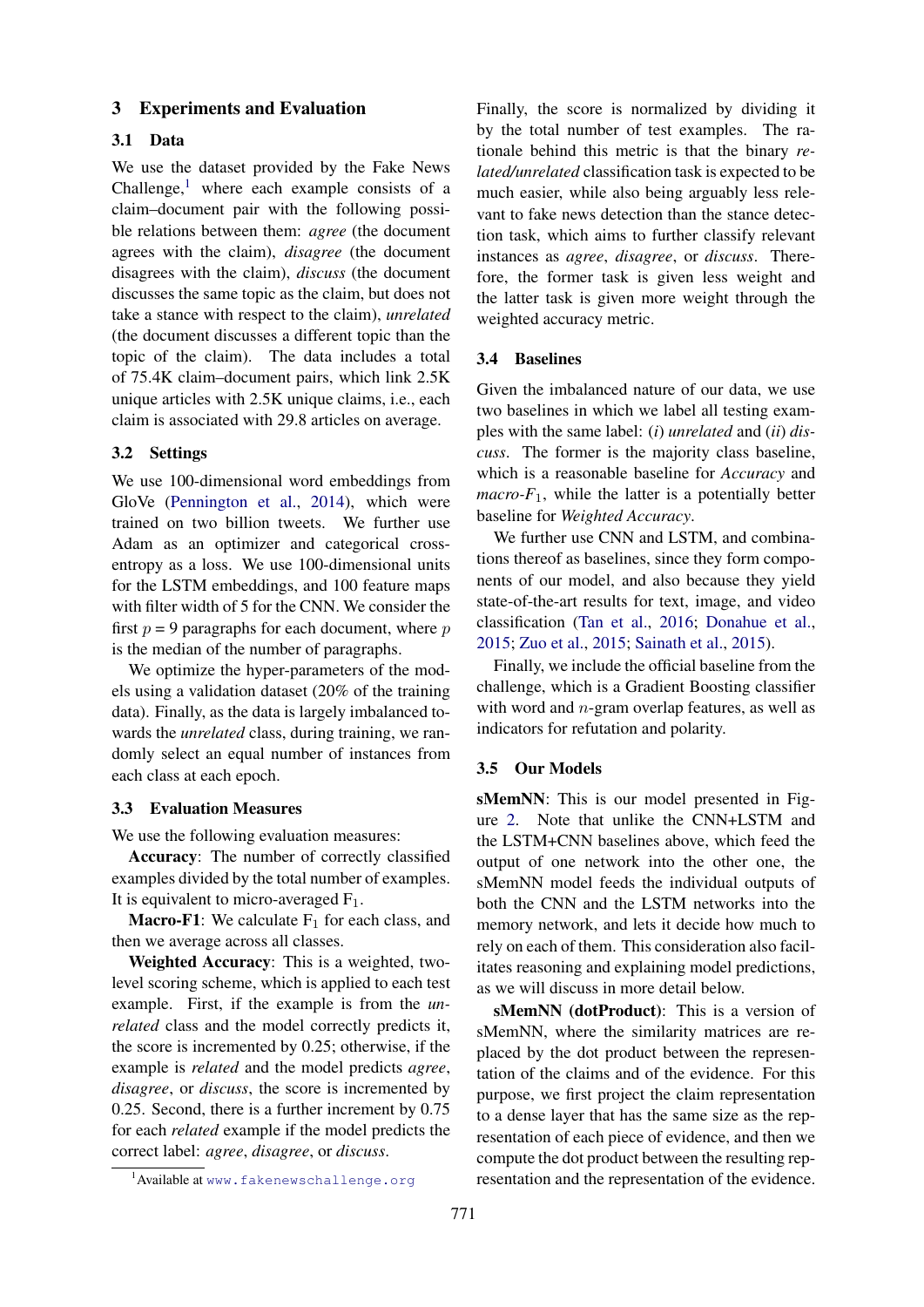| <b>Methods</b>                           | Total             | <b>Trainable</b>  | Weighted | Macro-F1 | Accuracy |  |
|------------------------------------------|-------------------|-------------------|----------|----------|----------|--|
|                                          | <b>Parameters</b> | <b>Parameters</b> | Accuracy |          |          |  |
| All-unrelated<br>1.                      |                   |                   | 39.37    | 20.96    | 72.20    |  |
| $All-discuss$<br>$\mathfrak{D}_{\alpha}$ |                   |                   | 43.89    | 7.47     | 17.57    |  |
| <b>CNN</b><br>3.                         | 2.7M              | 188.7K            | 40.66    | 24.44    | 41.53    |  |
| <b>LSTM</b><br>4.                        | 2.8M              | 261.3K            | 57.23    | 37.23    | 60.21    |  |
| CNN+LSTM                                 | 4.2M              | 361.5K            | 42.02    | 27.36    | 48.54    |  |
| LSTM+CNN<br>6.                           | 2.8M              | 281.5K            | 60.21    | 40.33    | 65.36    |  |
| <b>Gradient Boosting</b><br>7.           |                   |                   | 75.20    | 46.13    | 86.32    |  |
| sMemNN (dotProduct)<br>8.                | 5.4M              | 275.2K            | 75.13    | 50.21    | 83.85    |  |
| sMemNN<br>9.                             | 5.5M              | 377.5K            | 78.97    | 56.75    | 87.27    |  |
| 10. sMemNN (with TF)                     | 110M              | 105M              | 81.23    | 56.88    | 88.57    |  |

Table 2: Evaluation results on the test data.

sMemNN (with TF): Since our LSTM and CNN networks use a limited number of starting paragraphs<sup>2</sup> for an input document, we enrich our model with the BOW representation of documents and claims as well as their TF.IDF-based cosine similarity. We concatenate these vectors with the memory outputs (section 2.5) and pass them to the R component (section 2.6) of sMemNN. We expect these BOW vectors provide useful information that are not initially incorporated into the sMemNN model.

#### 3.6 Results

Table 2 reports the performance of all models on the test dataset. The All-*unrelated* and the All*discuss* baselines perform poorly across the evaluation measures, except for All-*unrelated*, which achieves high accuracy, which is due to *unrelated* being by far the dominant class in the dataset.

Next, we can see that the LSTM model consistently outperforms the CNN across all evaluation measures. Although the larger number of parameters of the LSTM can play a role, we believe that its superiority comes from it being able to remember previously observed relevant pieces of text.

Next, we see systematic improvements for the combinations of the CNN and the LSTM models: CNN+LSTM is better than CNN alone, and LSTM+CNN is better than LSTM alone. Better performance is achieved by the LSTM+CNN model, where claims and evidence are first processed by a LSTM and then fed into a CNN.

The Gradient Boosting model achieves sizable improvement over the above baseline neural models. However, we should note that these neural models do not have the rich hand-crafted features that were used in the Gradient Boosting model.

Row 9 shows the results for our memory network model (sMemNN), which consistently outperforms all other baseline models across all evaluation metrics, achieving 10.62 and 3.77 points of absolute improvement in terms of Macro-F1 and Weighted Accuracy, respectively, over the best baseline (Gradient Boosting). We believe this is due to the memory network being able to capture good text snippets. As we will see below, these snippets are also useful for explaining the model's predictions. Comparing row 9 to row 8, we can see the importance of our proposed similarity matrix: replacing that matrix by a simple dot product hurts the performance of the model considerably across all evaluation measures, thus lowering it to the level of the Gradient Boosting model.

Finally, row 10 shows the results for our memory network model enriched by BOW representation. As we expected, it improves the performance of sMemNN - perhaps by capturing useful information from paragraphs beyond the starting few.

To put the results of sMemNN in perspective, we should mention that the best system at the Fake News Challenge (Baird et al., 2017) achieved a macro-F1 of 57.79, which is not significantly different from our results at the 0.05 significance level (p-value=0.53). Yet, they have an ensemble combining the feature-rich Gradient Boosting system with neural networks. In contrast, we only use raw text as input and no ensembles, and our main goal is to study a new memory network model and its explainability component.

Further analysis of the outputs (namely, the confusion matrices) of the different models we experimented with reveals the following general trends: (*i*) The *unrelated* examples are easy to detect, and most models show high performance for this class. (*ii*) The *agree* and the *disagree* examples are often misclassified as *discuss* by the baseline models.

 $2^2$ Due to the long length of documents, it is impractical to consider all paragraphs when training LSTM and CNN.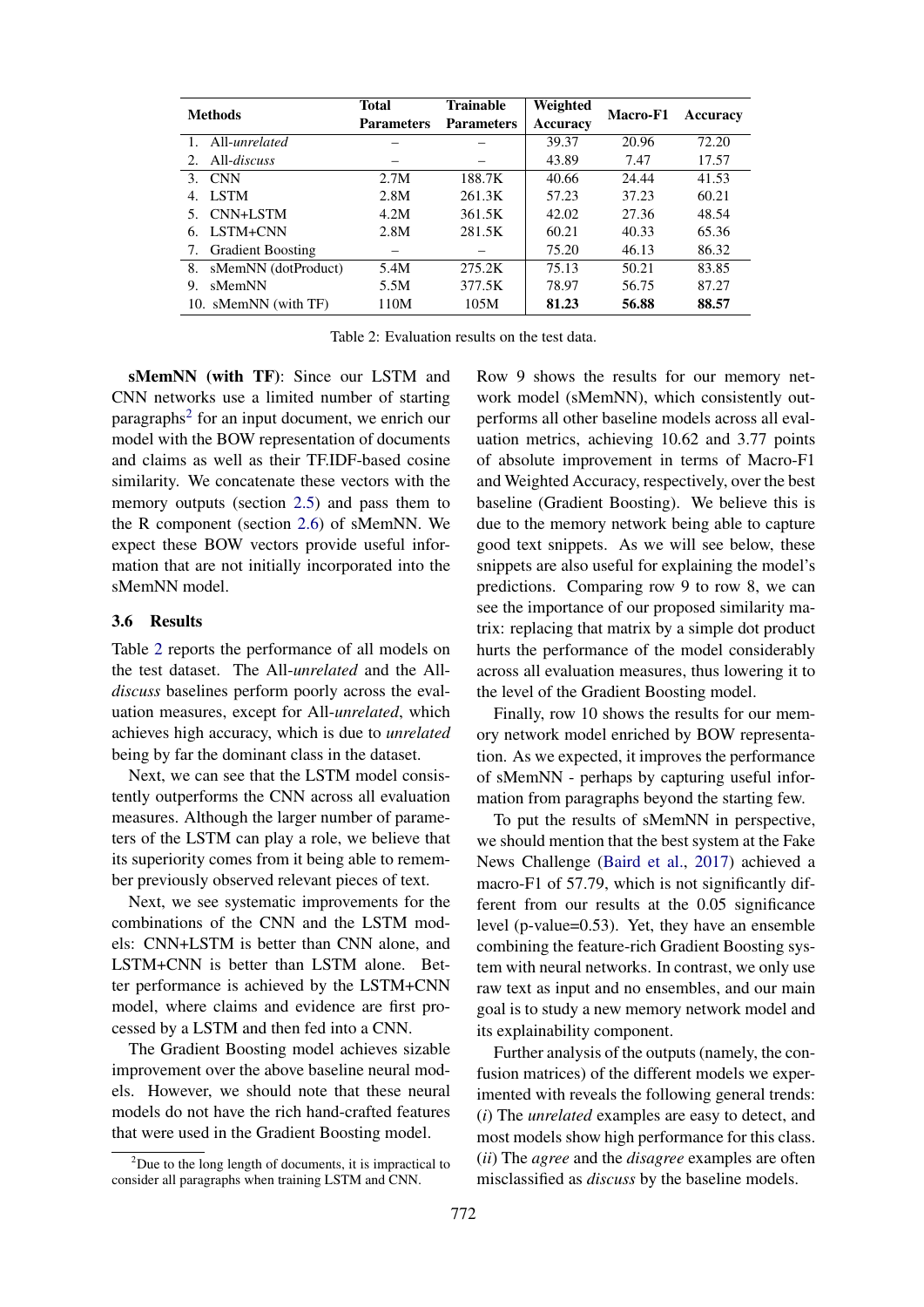| <b>Claim 1:</b> man saved from bear attack - thanks to his just in bieber ringtone                       |                                                                    |                                                                                                                                                                        |  |  |
|----------------------------------------------------------------------------------------------------------|--------------------------------------------------------------------|------------------------------------------------------------------------------------------------------------------------------------------------------------------------|--|--|
| Evidence Id                                                                                              | $P_{\rm{cnn}}^{\rm{j}}$                                            | <b>Evidence Snippet</b>                                                                                                                                                |  |  |
| 2069-3                                                                                                   | 0.89                                                               | fishing in the yakutia republic, russia, igor vorozhbitsyn is lucky to be alive after                                                                                  |  |  |
|                                                                                                          |                                                                    | his justin bieber ringtone, baby, scared off a bear that was attacking him $^{0.41}$                                                                                   |  |  |
| 2069-7                                                                                                   | $1.0^{\circ}$                                                      | but as the bear clawed vorozhbitsyn 's face and back his mobile phone rang                                                                                             |  |  |
|                                                                                                          |                                                                    | , the ringtone selected was justin bieber ' s hit song baby rightly startled 1.00                                                                                      |  |  |
|                                                                                                          |                                                                    | the bear retreated back into $^{0.39}$ the forest                                                                                                                      |  |  |
| true label: agree; predicted label: agree                                                                |                                                                    |                                                                                                                                                                        |  |  |
|                                                                                                          |                                                                    |                                                                                                                                                                        |  |  |
| <b>Claim 2:</b> 50ft crustacean, dubbed crabzilla, photographed lurking beneath the waters in whitstable |                                                                    |                                                                                                                                                                        |  |  |
| <b>Evidence Id</b>                                                                                       | $\bar{\mathbf{P}}_{\mathbf{c}\mathbf{\underline{m}}}^{\mathbf{j}}$ | <b>Evidence Snippet</b>                                                                                                                                                |  |  |
| 24835-1                                                                                                  | 0.0046                                                             | a marine biologist has killed off claims -0.0008<br>that a giant crab is $0.0033$ living on the                                                                        |  |  |
| 24835-7                                                                                                  | $-0.0008$                                                          | kent coast - insisting the image is probably a well - doctored hoax $0.0012$<br>i don't know what the currents are like around that harbour or what sort of they might |  |  |
|                                                                                                          |                                                                    | produce in the sand, but i think it's more conceivable that someone is playing 0.0007                                                                                  |  |  |
|                                                                                                          |                                                                    | about with the photo                                                                                                                                                   |  |  |
| true label: disagree; predicted label: disagree                                                          |                                                                    |                                                                                                                                                                        |  |  |

Table 3: Examples of highly ranked snippets of evidence for an input claim, which are automatically extracted by our inference component. The  $P_{cnn}^j$  column and the values in the top-right corner of the highlighted snippets show the similarity between the claim and evidence, and between the claim and snippets of the evidence, respectively.



Figure 4: Effect of data coverage. The left  $y$ -axis shows the fraction of data observed during training (coverage), the right y-axis shows the loss during training.

This is mainly because the document that discusses a claim often shares the same topic with the claim, but then it does not take a stance with respect to that claim. (*iii*) The *disagree* examples are the most difficult ones for all models, probably because they represent by far the smallest class.

# 4 Discussion

# 4.1 Training Data Coverage

As discussed previously, we balance the data at each training iteration by randomly selecting  $z$  instances from each of the four target classes, where  $z$  is the size of the class with the minimum number of training instances. Here, we investigate the amount of training data that gets actually used.

For this purpose, at each training iteration, we report the proportion of the training instances from each class that have been used for training so far, either at the current or at any of the previous iterations. As Figure 4 shows, our random data sampling procedure eventually covers almost all training instances. Since the *disagree* class is the smallest, its instances remain fully covered throughout the process. Moreover, almost all other related instances, i.e., *agree* and *discuss*, are observed during training, as well as a large fraction of the dominating *unrelated* examples. Note that the model achieves its best (lowest) loss on the validation dataset at iteration 31, when almost all *related* training instances are observed. This happens while the corresponding fraction for the *unrelated* pairs is around 50%, i.e., a considerable number of the *unrelated* instances are not required to be used for training.

#### 4.2 Explainability

One of the main advantages of our memory network model, compared to the baselines and to related work in general, is that it has the capacity to explain its predictions by extracting snippets from each piece of evidence that supports its prediction. As we explained in Section 2.3, our inference component predicts the similarity between each piece of evidence  $x_i$  and the claim s at the ngrams level using the similarity matrix  $M'$  and the claim-evidence similarity vector  $P_{cnn}^{j}$ . Below, we explore our model's explainability in more detail.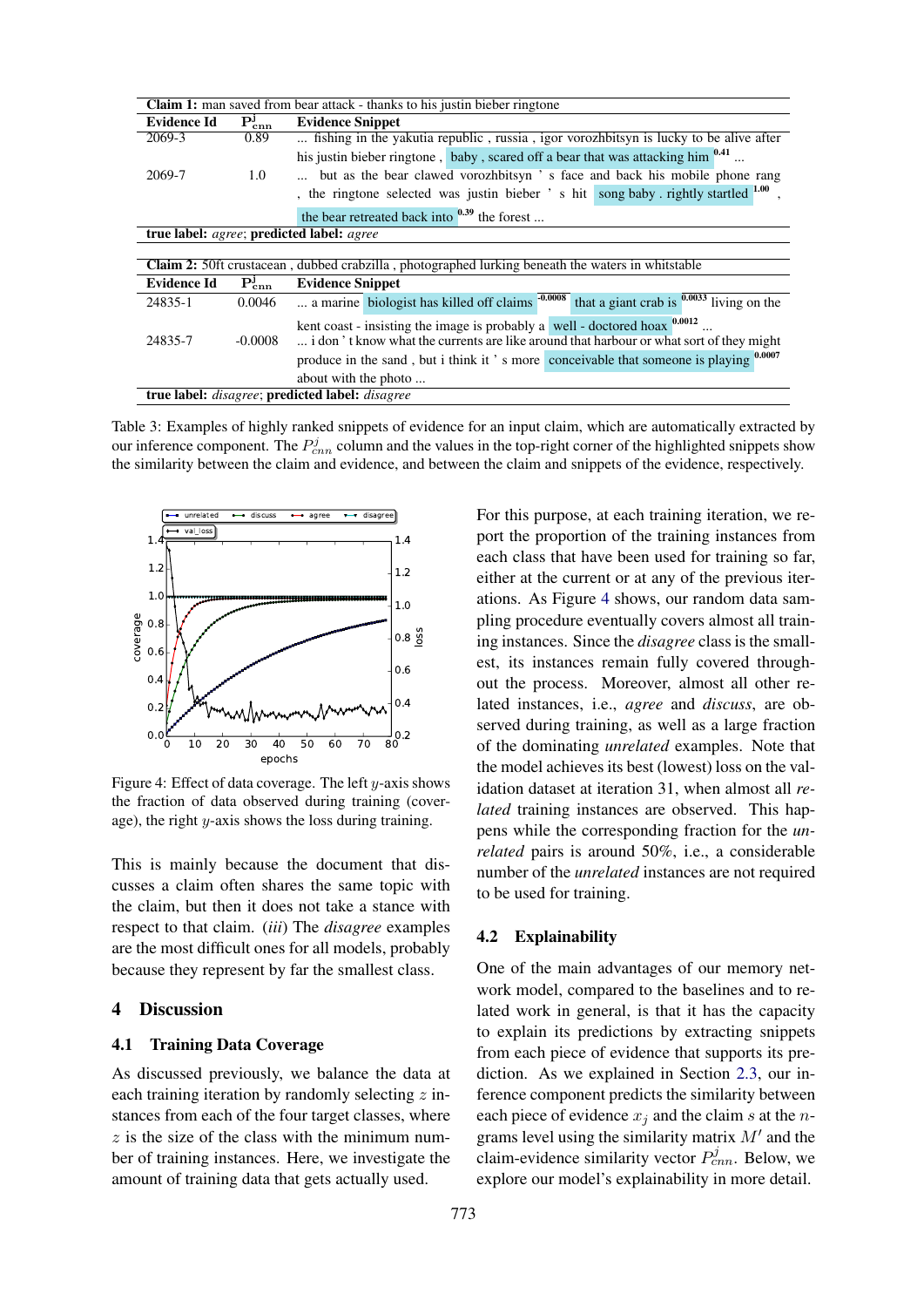

Figure 5: Prediction explainability. Sub-figures (a)-(c) show the precision of our model at explaining its predictions when the pieces of evidence are (a) fixed-length n-grams ( $n = 5$ ), (b) combinations of several consecutive n-grams with similar scores, or (c) the entire sentence, if it includes at least one extracted  $n$ -gram snippet.

Table 3 shows examples of two claims and the snippets extracted as evidence. Column  $P_{cnn}^{j}$ shows the overall similarity between the evidence and the corresponding claim as computed by the inference component of our model. The highlighted texts are the snippets with the highest similarity to the claim as extracted by the same component. The values on the snippets' top-right show the claim-snippet similarity values obtained by the inference component.

Note that all snippets are fixed-length, namely 5-grams; however, in case there are several consecutive *n*-grams with similar scores, for better illustration, we combine them into a single snippet and we report their average values (see the snippet for evidence 2069-3). As these examples show, our model can accurately predict the stance of these pieces of evidence against their corresponding claims. Also, claim 2 and its corresponding evidence are shown at the second row of Table 3. As this example shows, the similarity values associated with snippets are either too small or negative, e.g., see the similarity value for the snippet "*biologist has killed off claims*." We can see that these help the model to make accurate predictions.

We conduct the following experiment to quantify the performance of our memory network at explaining its predictions: we randomly sample 100 *agree*/*disagree* claim–document examples from our gold data, and we manually evaluate the top five pieces of evidence that our model provides to support/oppose the corresponding claims. <sup>3</sup>

Figure 5(a) shows the precision of our memory network model at explaining its predictions when each supporting/opposing piece of evidence is an *n*-gram snippet of fixed length  $(n = 5)$  for the *agree* and the *disagree* classes, and their combinations at the top-k ranks,  $k = \{1, \ldots, 5\}$ . We can see in the figure that the model achieves precision of 0.28, 0.32, 0.35, 0.25, and 0.33 at ranks 1–5. Moreover, we find that it can accurately identify useful key phrases such as *officials declared the video*, *according to previous reports*, *believed will come*, *president in his tweets* as supporting pieces of evidence, and *proved a hoax*, *shot down a cnn report*, *would be skeptical* as opposing pieces of evidence.

Note that this relatively low precision of our memory network model at explaining its *agree*/*disagree* predictions is mainly due to the unsupervised nature of this task as no gold snippets justifying the document's gold stance with respect to the target claim are available in the Fake News Challenge dataset.<sup>4</sup>

Furthermore, our evaluation setup is at the  $n$ gram level in Figure 5(a). However, if we conduct a more coarse-grained evaluation where we combine consecutive n-grams with similar scores into a single snippet, the precision for these new snippets will improve to 0.40, 0.38, 0.42, 0.38, and 0.42 at ranks  $1-5$ , as Figure  $5(b)$  shows. If we further extend the evaluation to the sentence level, the precision will jump to 0.60, 0.58, 0.55, 0.62, and 0.57 at ranks 1–5, as we can see in Figure 5(c).

 $3$ In 76 cases, our model correctly classified the *agree*/*disagree* examples when the evaluation was conducted, and it further provided arguably adequate snippets.

<sup>4</sup> Some other recent datasets, to be presented at this same HLT-NAACL'2018 conference, do have such gold evidence annotations (Baly et al., 2018; Thorne et al., 2018).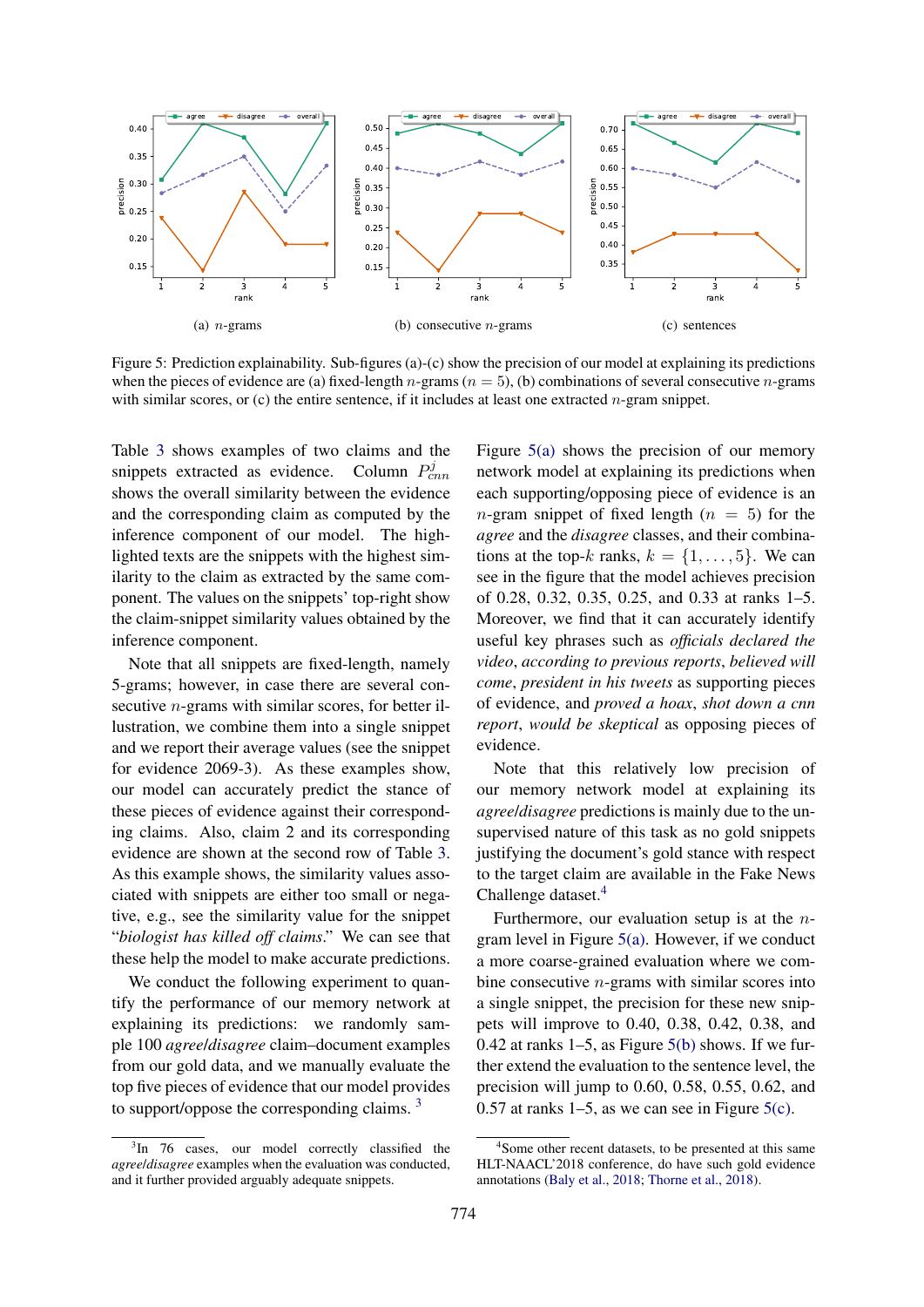### 5 Related Work

While stance detection is an interesting task in its own right, e.g., for media monitoring, it is also an important component for fact checking and veracity inference.<sup>5</sup> Automatic fact checking was envisioned by Vlachos and Riedel (2014) as a multi-step process that (*i*) identifies check-worthy statements (Hassan et al., 2015; Gencheva et al., 2017; Jaradat et al., 2018), (*ii*) generates questions to be asked about these statements (Karadzhov et al., 2017), (*iii*) retrieves relevant information to create a knowledge base (Shiralkar et al., 2017), and (*iv*) infers the veracity of these statements, e.g., using text analysis (Castillo et al., 2011; Rashkin et al., 2017) or information from external sources (Mihaylova et al., 2018; Karadzhov et al., 2017; Popat et al., 2017).

There have been some nuances in the way researchers have defined the stance detection task. SemEval-2016 Task 6 (Mohammad et al., 2016) targets stances with respect to some target proposition, e.g., entities, concepts or events, as *infavor*, *against*, or *neither*. The winning model in the task was based on transfer learning: a Recurrent Neural Network trained on a large Twitter corpus was used to predict task-relevant hashtags and to initialize a second recurrent neural network trained on the provided dataset for stance prediction (Zarrella and Marsh, 2016). Subsequently, Zubiaga et al. (2016) detected the stance of tweets toward rumors and hot topics using linear-chain conditional random fields (CRFs) and tree CRFs that analyze tweets based on their position in treelike conversational threads.

Most commonly, stance detection is defined with respect to a *claim*, e.g., as in the 2017 Fake News Challenge. The best system in the challenge was an ensemble of gradient-boosted decision trees with rich features (e.g., *sentiment*, *word2vec*, *singular value decomposition* (*SVD*) and *TF.IDF* features, etc.) and a deep convolutional neural network to address the stance detection problem (Baird et al., 2017).

Unlike the above work, we use a feature-light memory network that jointly infers the stance and highlights relevant snippets of evidence with respect to a given claim.

### 6 Conclusion

We studied the problem of stance detection, which aims to predict whether a given document supports, challenges, or just discusses a given claim. The nature of the task requires a machine learning model to focus on the relevant paragraphs of the evidence. Moreover, in order to understand whether a paragraph supports a claim, there is a need to refer to information in other paragraphs. CNNs or LSTMs are not well-suited for this task as they cannot model complex dependencies such as semantic relationships with respect to entire previous paragraphs. In contrast, memory networks are exactly designed to remember previous information. However, given the large size of documents and paragraphs, basic memory networks do not handle well irrelevant and noisy information, which we confirmed in our experiments.

Thus, we proposed a novel extension of general memory networks based on a similarity matrix and a stance filtering component, which we apply at the inference level, and we have shown that this extension offers sizable performance gains making memory networks competitive. Moreover, our model can extract meaningful snippets from documents that can explain the stance of a given claim.

In future work, we plan to extend the inference component to select an optimal set of explanations for each prediction, and to explain the model as a whole, not only at the instance level.

# Acknowledgment

This research was carried out in collaboration between the MIT Computer Science and Artificial Intelligence Laboratory (CSAIL) and the HBKU Qatar Computing Research Institute (QCRI).

# **References**

- Sean Baird, Doug Sibley, and Yuxi Pan. 2017. Talos targets disinformation with fake news challenge victory. https://blog.talosintelligence.com/2017/06/ talos-fake-news-challenge.html.
- Ramy Baly, Mitra Mohtarami, James Glass, Lluís Màrquez, Alessandro Moschitti, and Preslav Nakov. 2018. Integrating stance detection and fact checking in a unified corpus. In *Proceedings of HLT-NAACL*. New Orleans, LA, USA.
- Carlos Castillo, Marcelo Mendoza, and Barbara Poblete. 2011. Information credibility on Twitter. In *Proceedings of WWW*. Hyderabad, India, pages 675–684.

 $5$ Yet, stance detection and fact checking are typically supported by separate datasets. Two notable upcoming exceptions, both appearing in this HLT-NAACL'2018, are (Thorne et al., 2018) for English and (Baly et al., 2018) for Arabic.